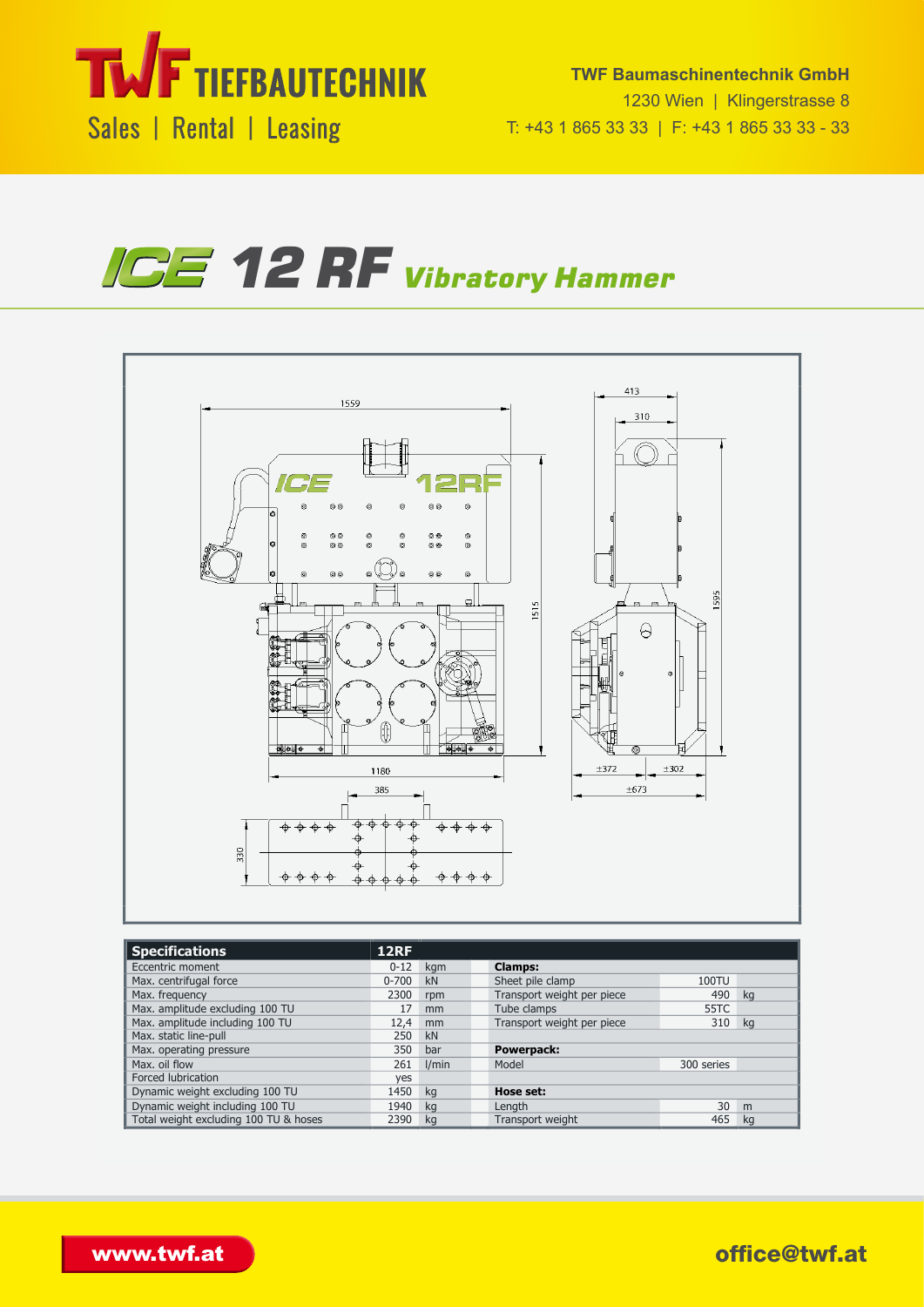







Hydraulic oil 800 million and 100 million and 100 million and 100 million and 100 million and 100 million and



| <b>Specifications:</b>  | <b>ICE 300 STAGE V</b> |       |
|-------------------------|------------------------|-------|
| Diesel Engine           | Volvo TAD 882 VE       |       |
| Max. theoretical power  | 210/286                | kW/HP |
| Max. frequency          | 2200                   | rpm   |
| Max. operating pressure | 350                    | bar   |
| Hydraulic pump          | Parker                 |       |
| Max. oil flow           | 324                    | L/min |
| Diesel oil              | 530                    |       |
| DEF (AdBlue) capacity   | 25                     |       |
| Hydraulic oil           | 800                    |       |
| Weight without fuel     | 4700                   | kg    |
| Weight filled up        | 5150                   | kg    |